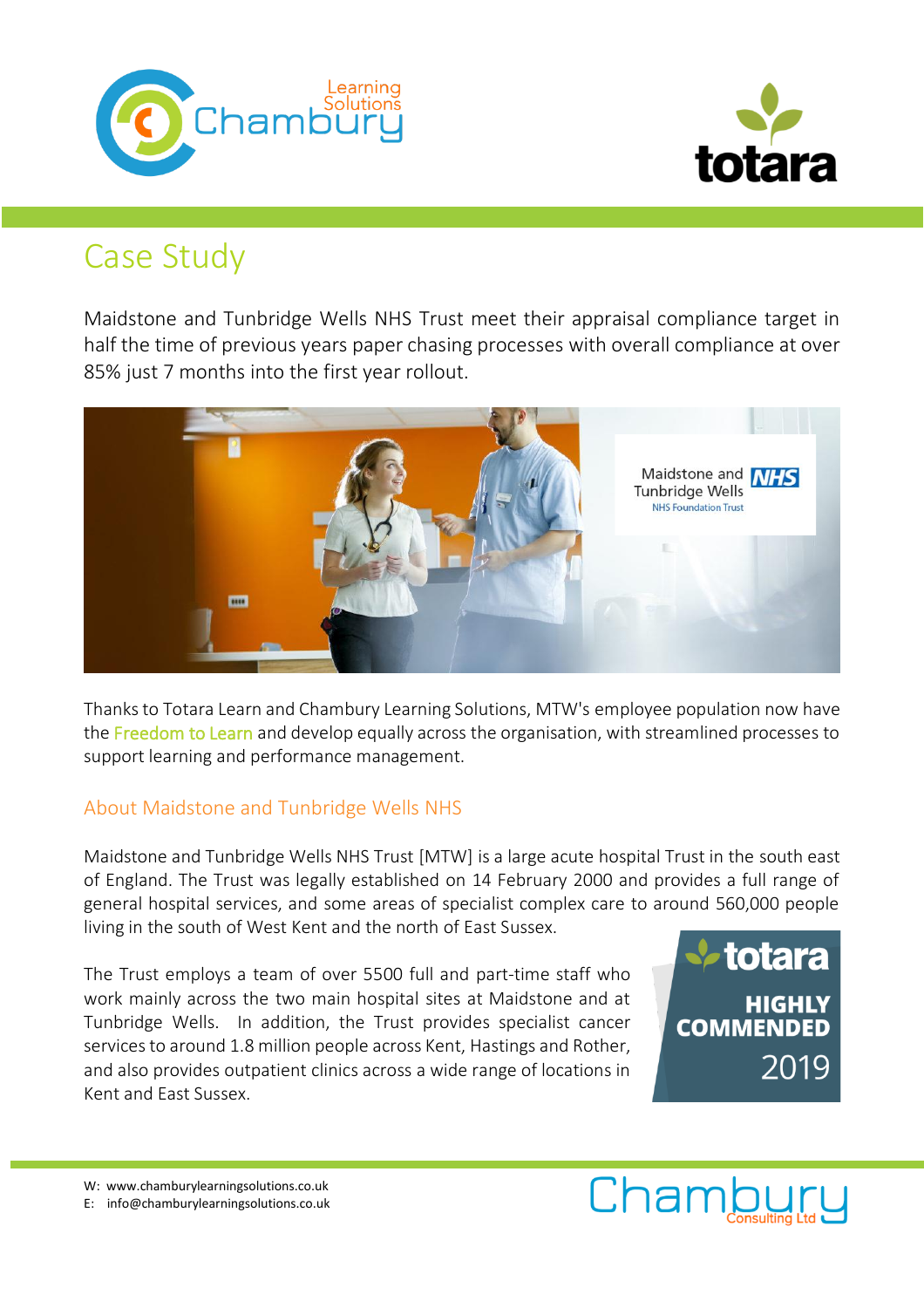



# The Challenge

The Trust's appraisal system was paper based and every year over 5,500 staff are required to complete their annual appraisal. The paperwork was a word document which was difficult to complete due to formatting, so it was mostly completed by hand and then had to be scanned back to HR. HR would then have to manually log the return in order to provide compliance data with the Learning and

Development team having to manually collate data from the handwritten forms to put into their annual learning needs analysis.

This generally resulted in paperwork going missing, especially where staff moved around



the organisation. Sometimes the emails would go astray. Reporting was inaccurate. There was no means to send reminders to managers who had not completed staff appraisals. There were no notifications to the team members themselves.

The whole process was highly intensive for administration. There was no governance. The reporting was patchy at best. It also meant that having an annual appraisal was not carried out equitably across the Trust and staff were missing out on the opportunity to have conversations about their progress and development potential.

#### The Solution

In 2018 the Trust went out to tender for a new LMS and procured the Totara Learn system from Chambury Learning Solutions. As part of the procurement exercise it was agreed that the proposed solution must include an integrated online appraisal system.

The Trust agreed as an organisation that they would go fully electronic, creating a web-based form that would capture the required data as opposed to enabling staff just to upload a Word document or PDF.

W: www.chamburylearningsolutions.co.uk



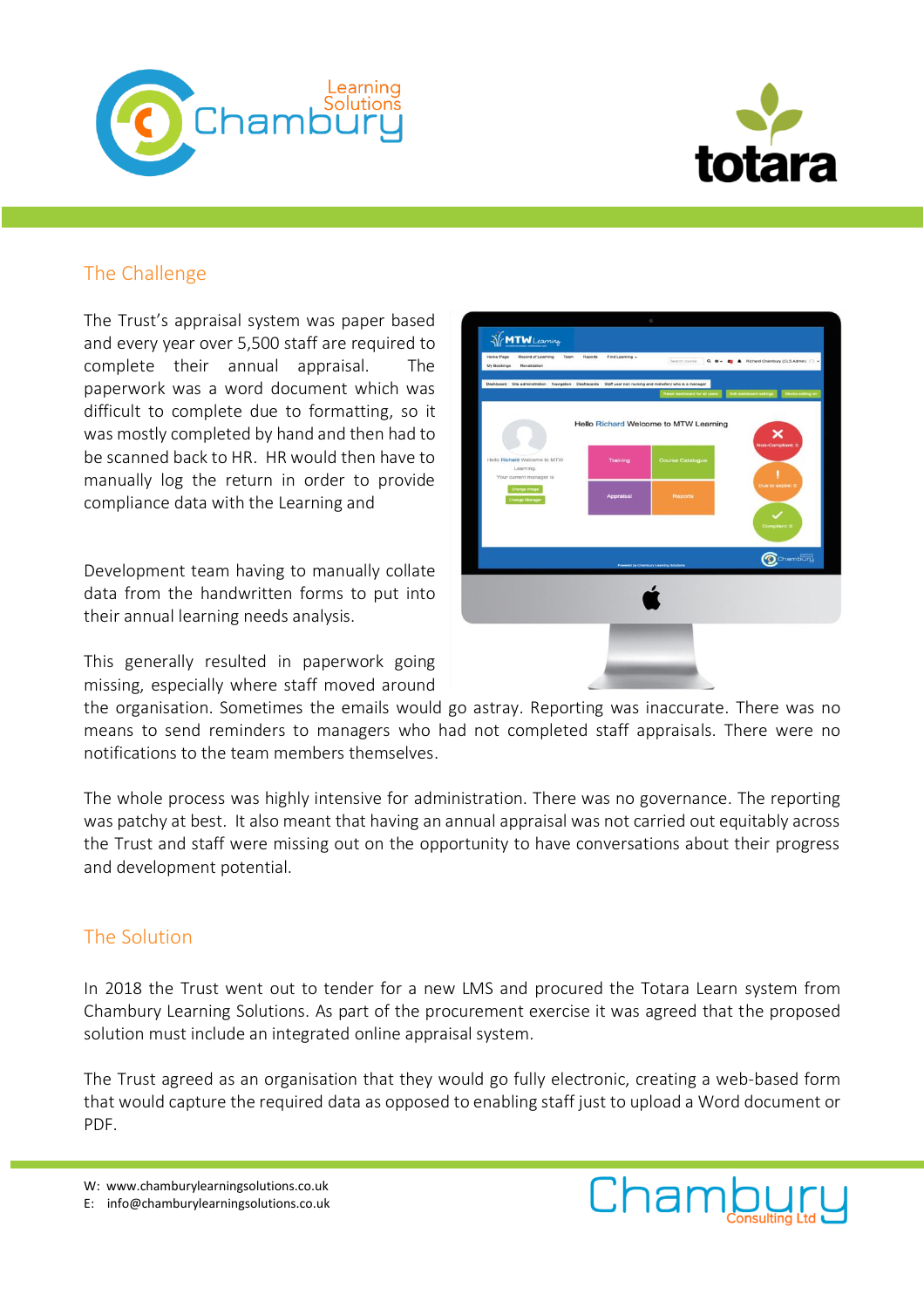



Whilst this would provide some challenges, for example staff in areas where there was limited access to computers, the Trust were able to work around this by using different levels of access along with different forms tailored to the specific area and have everything be available through the Totara based 'MTWLearning' system.

#### The Results

Due to the ease of setting up the online form, the Trust were able to rapidly implement the new system and launch this across the organisation with minimal staff training. Staff now have their appraisal stored in a single 'safe' place that will follow them around the organisation should they move role.

Managers are able to access their team's training data as part of the appraisal process with the forms. The process is linked to staff's statutory and mandatory training records enabling instant confirmation that staff are compliant rather than relying on staff bringing their evidence and certificates to the discussion thus saving time and effort. The Trust has also been able to tailor form content to specific staff group needs to meet local and professional body requirements.

There are no more 'lost' emails and duplication of effort. HR administration has been dramatically reduced. Completions are automatically logged. Compliance reports are real time and accurate. Totara sends out automated emails to inform staff of when they need to complete their online appraisal, to remind managers to complete the process and 'next year' on their anniversary so they can build the

process into the annual process.

The Trust's compliance target was met in half the time of previous years paper chasing processes. At the time of writing appraisal compliance stands at 86% just 7 months into the first year.

HR can now concentrate on the quality of the process rather than administrating the quantity and Learning and Development can export training requirements to collate digitally for the annual training plan without additional data input.



W: www.chamburylearningsolutions.co.uk

E: info@chamburylearningsolutions.co.uk